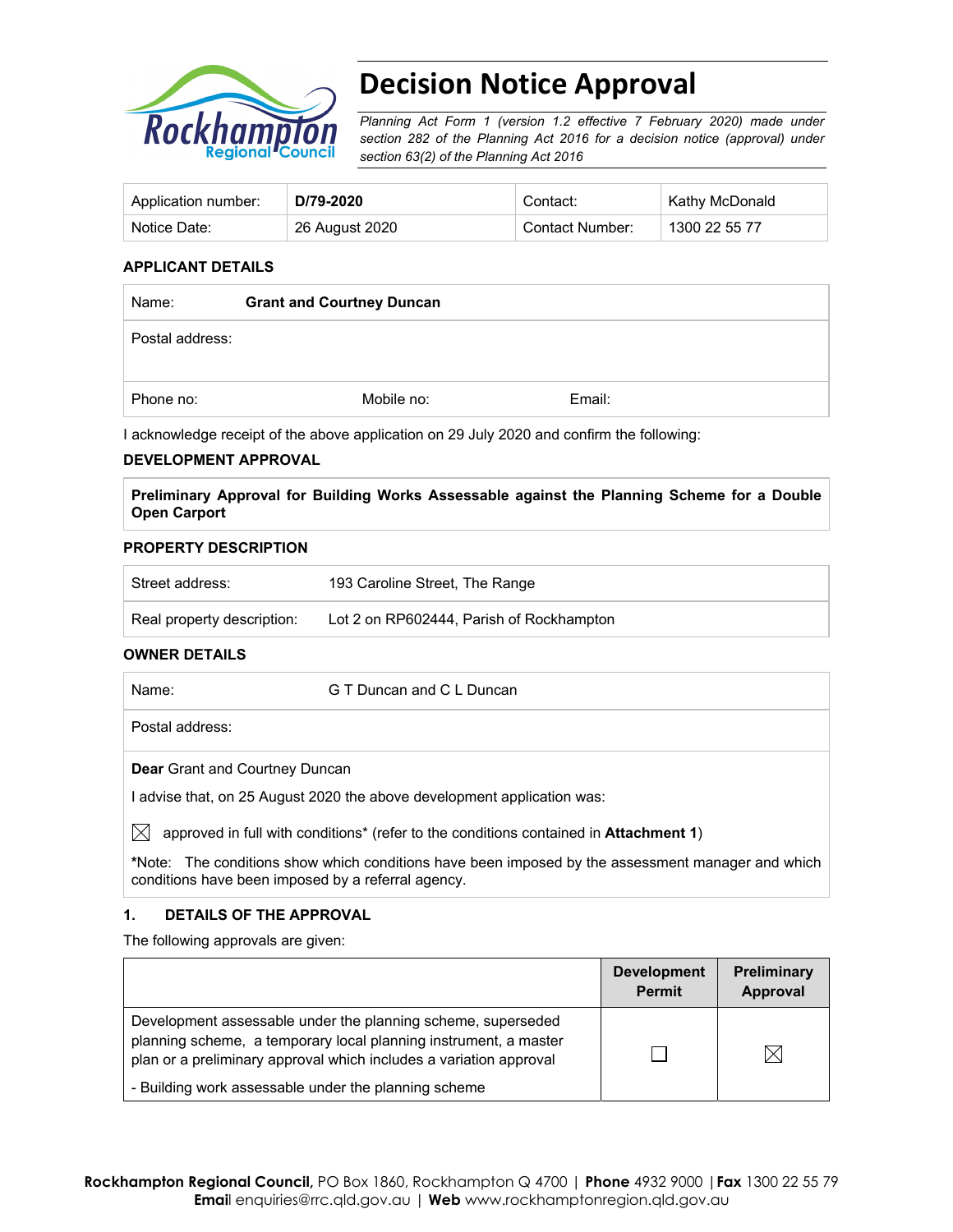#### **2. CONDITIONS**

This approval is subject to the conditions in Attachment 1.

#### **3. FURTHER DEVELOPMENT PERMITS REQUIRED**

Please be advised that the following development permits are required to be obtained before the development can be carried out:

| Type of development permit required | Subject of the required development permit |
|-------------------------------------|--------------------------------------------|
| Building Works                      | <b>Demolition Works</b>                    |
|                                     | Building Works                             |

#### **4. REFERRAL AGENCIES NIL AND REFERRAL AGENCIES**

#### **5. THE APPROVED PLANS**

**The approved development must be completed and maintained generally in accordance with the approved drawings and documents:** 

| Drawing/report title                                                  | Prepared by                    | Date         | Reference number | Rev |
|-----------------------------------------------------------------------|--------------------------------|--------------|------------------|-----|
| Site Plan                                                             |                                |              | SP001-01         | 0A  |
| Proposed Part Ground Floor Plan                                       |                                |              | SP001-02         | 0A  |
| Elevations                                                            |                                |              | SP001-03         | 0A  |
| Form 15 - Slab, Footing, Roof Frame<br>and Building Over Sewer Design | <b>Scott Matthew</b><br>Thomas | 26 June 2020 |                  |     |
| RPEQ Signed Site Plan                                                 | <b>Scott Matthew</b><br>Thomas | 26 June 2020 | 20-307/01        | 0A  |
| RPEQ Signed Proposed Part Ground<br>Floor Plan                        | <b>Scott Matthew</b><br>Thomas | 26 June 2020 | 20-307/02        | 0A  |
| <b>RPEQ Signed Elevations</b>                                         | <b>Scott Matthew</b><br>Thomas | 26 June 2020 | 20-307/03        | 0A  |
| <b>RPEQ Signed Bored Pier Detail</b>                                  | <b>Scott Matthew</b><br>Thomas | 26 June 2020 | 20-307 SK04      |     |

#### **6. CURRENCY PERIOD FOR THE APPROVAL (s.85 of the** *Planning Act***)**

The standard currency periods stated in section 85 of *Planning Act 2016* apply to each aspect of development in this approval, if not stated in the conditions of approval attached.

#### **7. STATEMENT OF REASONS**

| Description of the<br>development | The proposed development is for Building Works Assessable against the<br>Planning Scheme for a Double Open Carport                                                                                                                                   |  |  |  |
|-----------------------------------|------------------------------------------------------------------------------------------------------------------------------------------------------------------------------------------------------------------------------------------------------|--|--|--|
| <b>Reasons for Decision</b>       | The proposed building work does not compromise the strategic<br>a)<br>framework in the Rockhampton Region Planning Scheme 2015;                                                                                                                      |  |  |  |
|                                   | Assessment of the development against the relevant planning scheme<br>b)<br>code and planning scheme policies demonstrates that the proposed<br>development will not cause significant adverse impacts on the local<br>character and amenity;        |  |  |  |
|                                   | The proposed development does not compromise the relevant State<br>C)<br>Planning Policy; and                                                                                                                                                        |  |  |  |
|                                   | On balance, the application should be approved because the<br>d)<br>circumstances favour Council exercising its discretion to approve the<br>application even though the development does not comply with an<br>aspect of the assessment benchmarks. |  |  |  |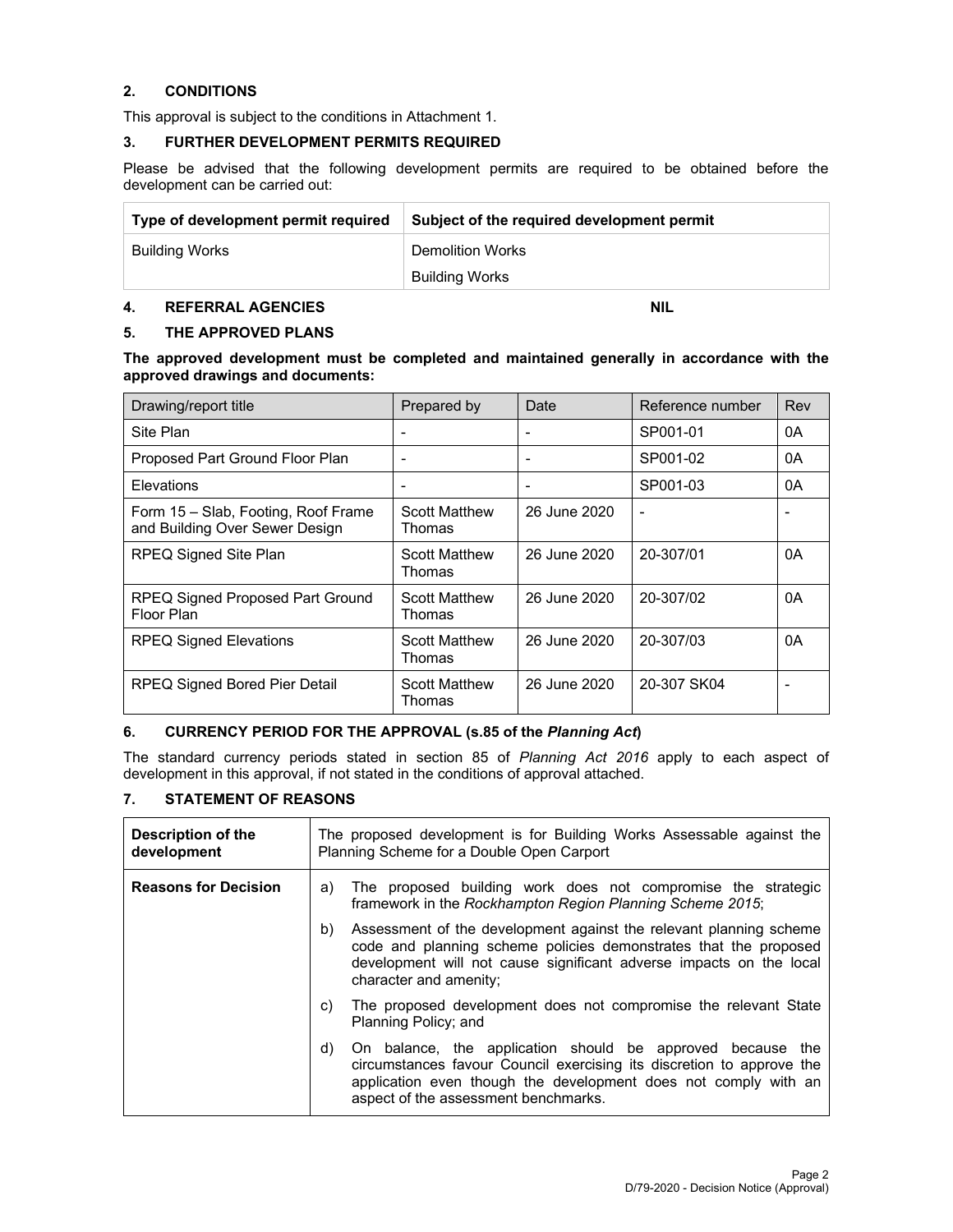| Assessment<br><b>Benchmarks</b>                    | The proposed development was assessed against the following assessment<br>benchmarks:<br>Character Overlay Code.                                      |                                                                                                                                                                                                                                                                                                                                                                            |  |  |  |
|----------------------------------------------------|-------------------------------------------------------------------------------------------------------------------------------------------------------|----------------------------------------------------------------------------------------------------------------------------------------------------------------------------------------------------------------------------------------------------------------------------------------------------------------------------------------------------------------------------|--|--|--|
| <b>Compliance with</b><br>assessment<br>benchmarks | The development was assessed against all of the assessment benchmarks<br>listed above and complies with all of these with the exception listed below. |                                                                                                                                                                                                                                                                                                                                                                            |  |  |  |
|                                                    | <b>Assessment</b><br><b>Benchmark</b>                                                                                                                 | Reasons for the approval<br>despite<br>non-<br>compliance with benchmark                                                                                                                                                                                                                                                                                                   |  |  |  |
|                                                    | <b>Character Overlay Code</b><br>PO <sub>8</sub>                                                                                                      | The carport will not meet the maximum width<br>requirement of 3.6 metres. However the proposed<br>carport size of 6.5 metres is a standard double<br>carport width and consistent with other carports<br>located within Caroline Street. The overall design<br>of the carport is appropriate in scale and is in line<br>with the residential character of the streetscape. |  |  |  |
|                                                    |                                                                                                                                                       | Therefore the proposal is considered to achieve<br>the performance outcome.                                                                                                                                                                                                                                                                                                |  |  |  |
| <b>Matters prescribed by</b>                       | The State Planning Policy - Part E;<br>٠                                                                                                              |                                                                                                                                                                                                                                                                                                                                                                            |  |  |  |
| regulation                                         | The Central Queensland Regional Plan;<br>٠                                                                                                            |                                                                                                                                                                                                                                                                                                                                                                            |  |  |  |
|                                                    |                                                                                                                                                       | The Rockhampton Region Planning Scheme 2015.                                                                                                                                                                                                                                                                                                                               |  |  |  |
|                                                    | The common material, being the material submitted with the application.                                                                               |                                                                                                                                                                                                                                                                                                                                                                            |  |  |  |

#### **8. APPEAL RIGHTS**

The rights of an applicant to appeal to a tribunal or the Planning and Environment Court against a decision about a development application are set out in chapter 6, part 1 of the *Planning Act 2016*. There may also be a right to make an application for a declaration by a tribunal (see chapter 6, part 2 of the *Planning Act 2016).*

#### *Appeal by an applicant*

An applicant for a development application may appeal to the Planning and Environment Court against the following:

- the refusal of all or part of the development application
- a provision of the development approval
- the decision to give a preliminary approval when a development permit was applied for
- a deemed refusal of the development application.

An applicant may also have a right to appeal to the Development tribunal. For more information, see schedule 1 of the *Planning Act 2016*.

The timeframes for starting an appeal in the Planning and Environment Court are set out in section 229 of the *Planning Act 2016*.

**Attachment 2** is an extract from the *Planning Act 2016* that sets out the applicant's appeal rights and the appeal rights of a submitter.

#### **9. WHEN THE DEVELOPMENT APPROVAL TAKES EFFECT**

This development approval takes effect:

From the time the decision notice is given  $-$  if there is no submitter and the applicant does not appeal the decision to the court.

Or

When the submitter's appeal period ends  $-$  if there is a submitter and the applicant does not appeal the decision to the court.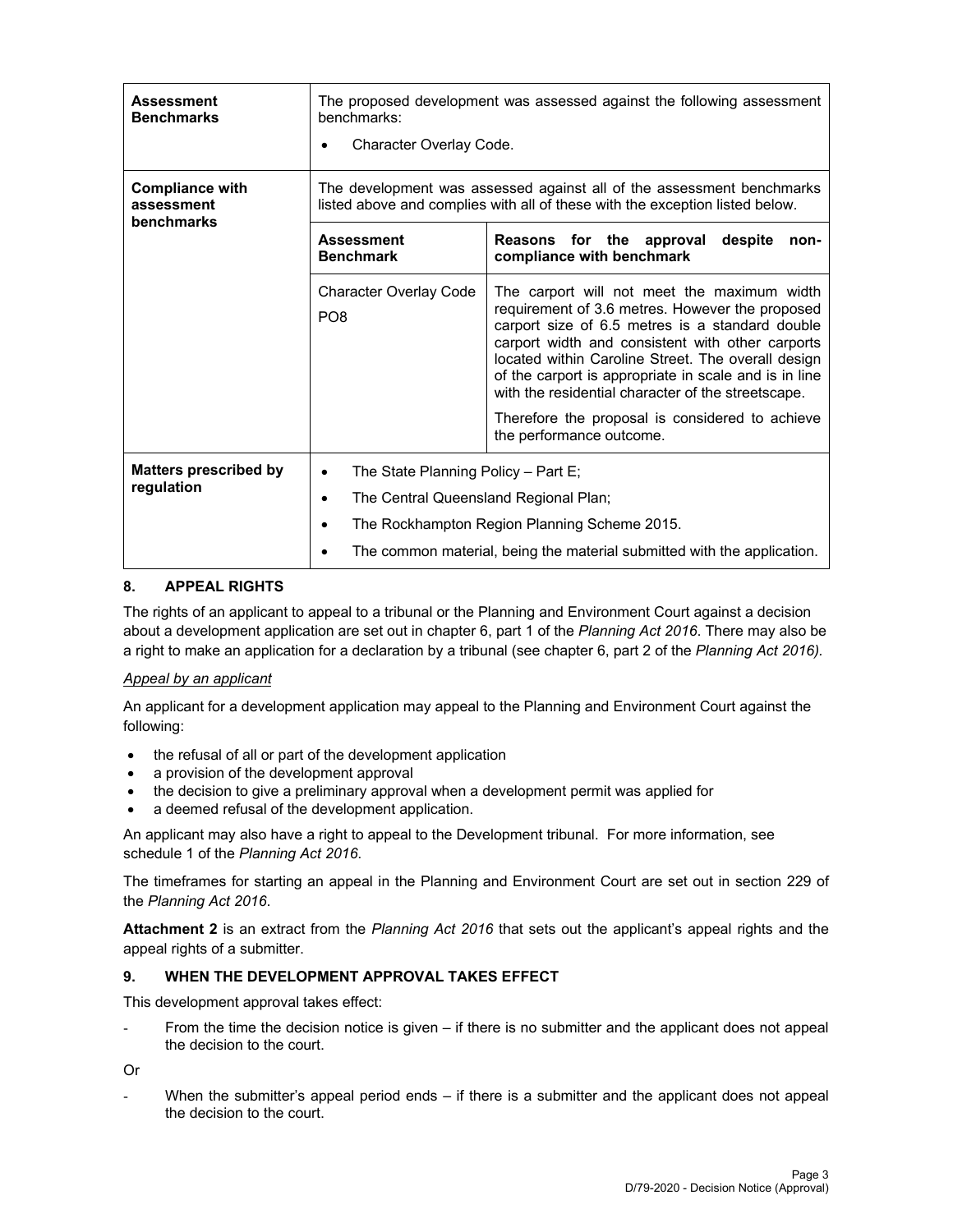Or

- Subject to the decision of the court, when the appeal is finally decided – if an appeal is made to the court.

## **10. ASSESSMENT MANAGER**

| Tarnya Fitzgibbon<br>Name:<br>Date: 26 August 2020<br>Signature:<br><b>COORDINATOR</b><br><b>DEVELOPMENT ASSESSMENT</b> |
|-------------------------------------------------------------------------------------------------------------------------|
|-------------------------------------------------------------------------------------------------------------------------|

#### **Attachment 1 – Conditions of the approval**

*Part 1* **–** *Conditions imposed by the assessment manager [Note: where a condition is imposed about infrastructure under Chapter 4 of the Planning Act 2016, the relevant provision of the Act under which this condition was imposed must be specified.]*

#### **Attachment 2—Extract on appeal rights**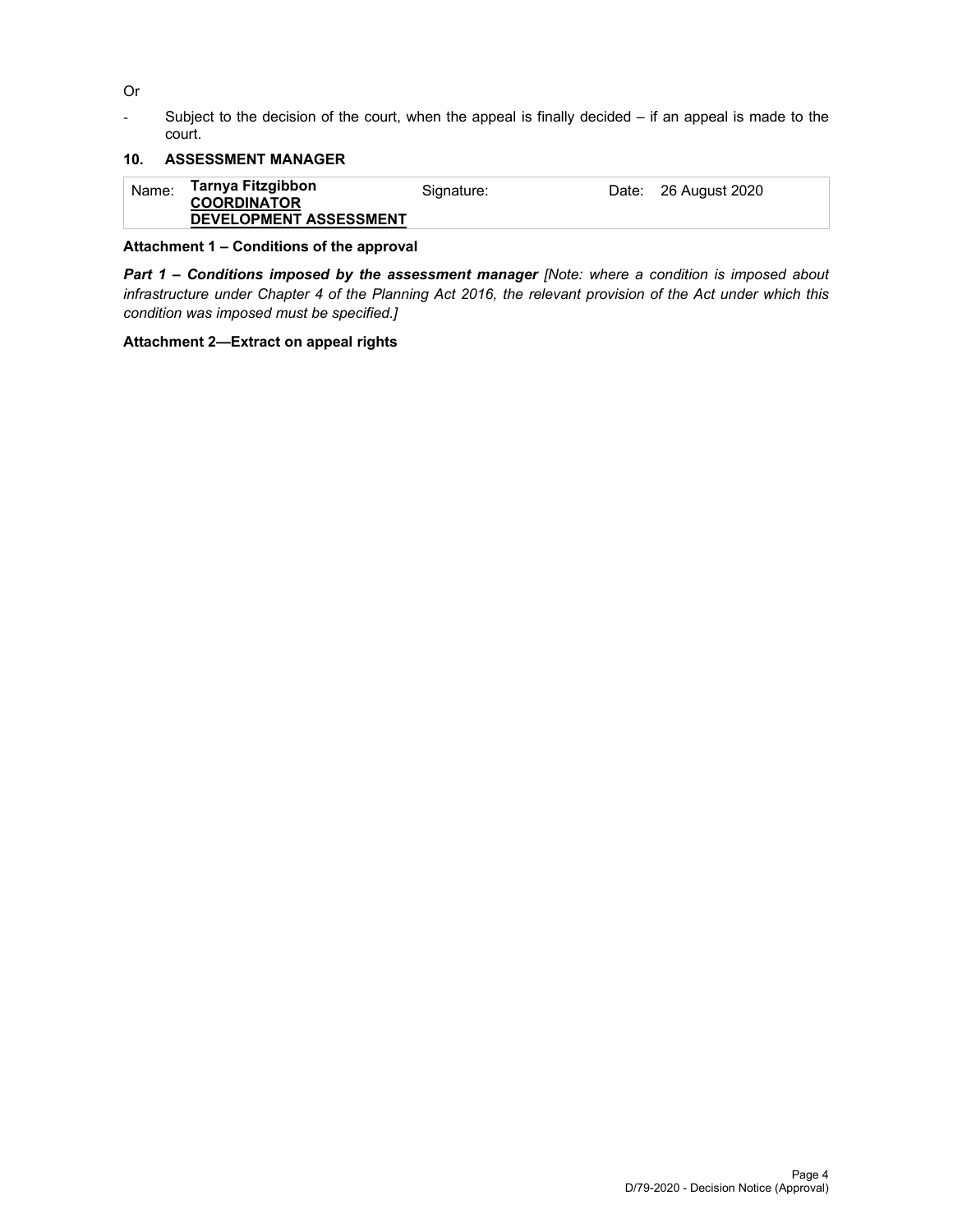

# **Attachment 1 – Part 1 Rockhampton Regional Council Conditions**

*Planning Act 2016* 

- 1.0 ADMINISTRATION
- 1.1 The Developer and their employee, agent, contractor or invitee is responsible for ensuring compliance with the conditions of this development approval.
- 1.2 Where these Conditions refer to "Council" in relation to requiring Council to approve or to be satisfied as to any matter, or conferring on the Council a function, power or discretion, that role may be fulfilled in whole or in part by a delegate appointed for that purpose by the Council.
- 1.3 All conditions, works, or requirements of this development approval must be undertaken and completed:
	- 1.3.1 to Council's satisfaction;
	- 1.3.2 at no cost to Council; and
	- 1.3.3 prior to issue of the Certificate of Classification for the Building Works,

unless otherwise stated.

- 1.4 Infrastructure requirements of this development approval must be contributed to the relevant authorities, where applicable, at no cost to Council, prior to issue of the Certificate of Classification for the Building Works, unless otherwise stated.
- 1.5 The following further Development Permits must be obtained prior to the commencement of any works associated with their purposes:
	- 1.5.1 Building Works:
		- (i) Demolition Works; and
		- (ii) Building Works.
- 1.6 All works must be designed, constructed and maintained in accordance with the relevant Council policies, guidelines and standards, unless otherwise stated.
- 1.7 All engineering drawings/specifications, design and construction works must be in accordance with the requirements of the relevant *Australian Standards* and must be approved, supervised and certified by a Registered Professional Engineer of Queensland.

#### 2.0 APPROVED PLANS AND DOCUMENTS

2.1 The approved development must be completed and maintained generally in accordance with the approved plans and documents, except where amended by any condition of this development approval:

| Drawing/report title                                                     | Prepared by                    | Date         | Reference number | Rev |
|--------------------------------------------------------------------------|--------------------------------|--------------|------------------|-----|
| Site Plan                                                                |                                |              | SP001-01         | 0A  |
| <b>Proposed Part Ground</b><br>Floor Plan                                |                                |              | SP001-02         | 0A  |
| Elevations                                                               |                                |              | SP001-03         | 0A  |
| Form 15 - Slab, Footing,<br>Roof Frame and Building<br>Over Sewer Design | <b>Scott Matthew</b><br>Thomas | 26 June 2020 |                  |     |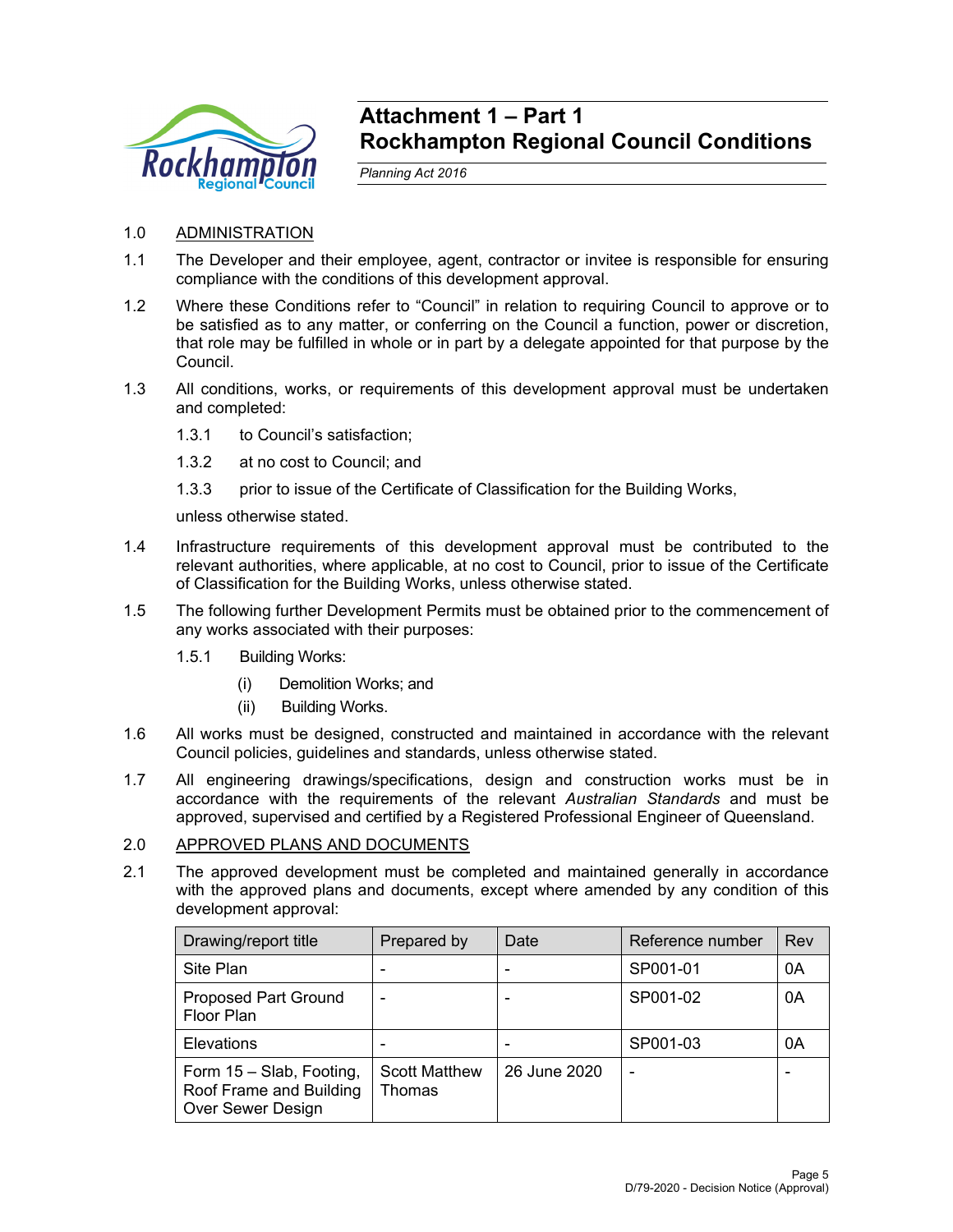| Drawing/report title                                  | Prepared by                    | Date         | Reference number | Rev |
|-------------------------------------------------------|--------------------------------|--------------|------------------|-----|
| <b>RPEQ Signed Site Plan</b>                          | <b>Scott Matthew</b><br>Thomas | 26 June 2020 | 20-307/01        | 0A  |
| <b>RPEQ Signed Proposed</b><br>Part Ground Floor Plan | <b>Scott Matthew</b><br>Thomas | 26 June 2020 | 20-307/02        | 0A  |
| <b>RPEQ Signed Elevations</b>                         | <b>Scott Matthew</b><br>Thomas | 26 June 2020 | 20-307/03        | 0A  |
| <b>RPEQ Signed Bored Pier</b><br>Detail               | <b>Scott Matthew</b><br>Thomas | 26 June 2020 | 20-307 SK04      |     |

- 2.2 Where there is any conflict between the conditions of this development approval and the details shown on the approved plans and documents, the conditions of this development approval must prevail.
- 2.3 Where conditions require the above plans or documents to be amended, the revised document(s) must be submitted for approval by Council prior to the submission of an application for a Building Works.

### 3.0 ROOF AND ALLOTMENT DRAINAGE WORKS

3.1 All roof and allotment runoff from the development must be directed to a lawful point of discharge and must not restrict, impair or change the natural flow of runoff water or cause a nuisance to surrounding land or infrastructure.

#### 4.0 SITE WORKS

- 4.1 Site works must be constructed such that they do not, at any time, in any way restrict, impair or change the natural flow of runoff water, or cause a nuisance or worsening to surrounding land or infrastructure.
- 4.2 Retaining structures close to or crossing sewerage infrastructure must comply with *Queensland Development Code, Mandatory Part 1.4 "Building over or near relevant infrastructure."* The structure must be self-supporting and no additional load must be applied to Council's sewerage infrastructure and must be in accordance with the approved RPEQ certified drawings.

#### 5.0 BUILDING WORKS

5.1 A Development Permit for Building Works must be obtained for the removal and/or demolition of any existing structures and proposed new structures on the development site.

#### 6.0 ASSET MANAGEMENT

6.1 Any damage to existing stormwater, water supply and sewerage infrastructure, kerb and channel, pathway or roadway (including removal of concrete slurry from public land and Council infrastructure), that occurs while any works are being carried out in association with this development approval must be repaired at full cost to the developer. This includes the reinstatement of any existing traffic signs or pavement markings that may have been removed or damaged.

### 7.0 OPERATING PROCEDURES

7.1 All construction materials, waste, waste skips, machinery and contractors' vehicles must be located and stored or parked within the development site. Storage of materials or parking of construction machinery or contractors' vehicles must not occur within Caroline Street.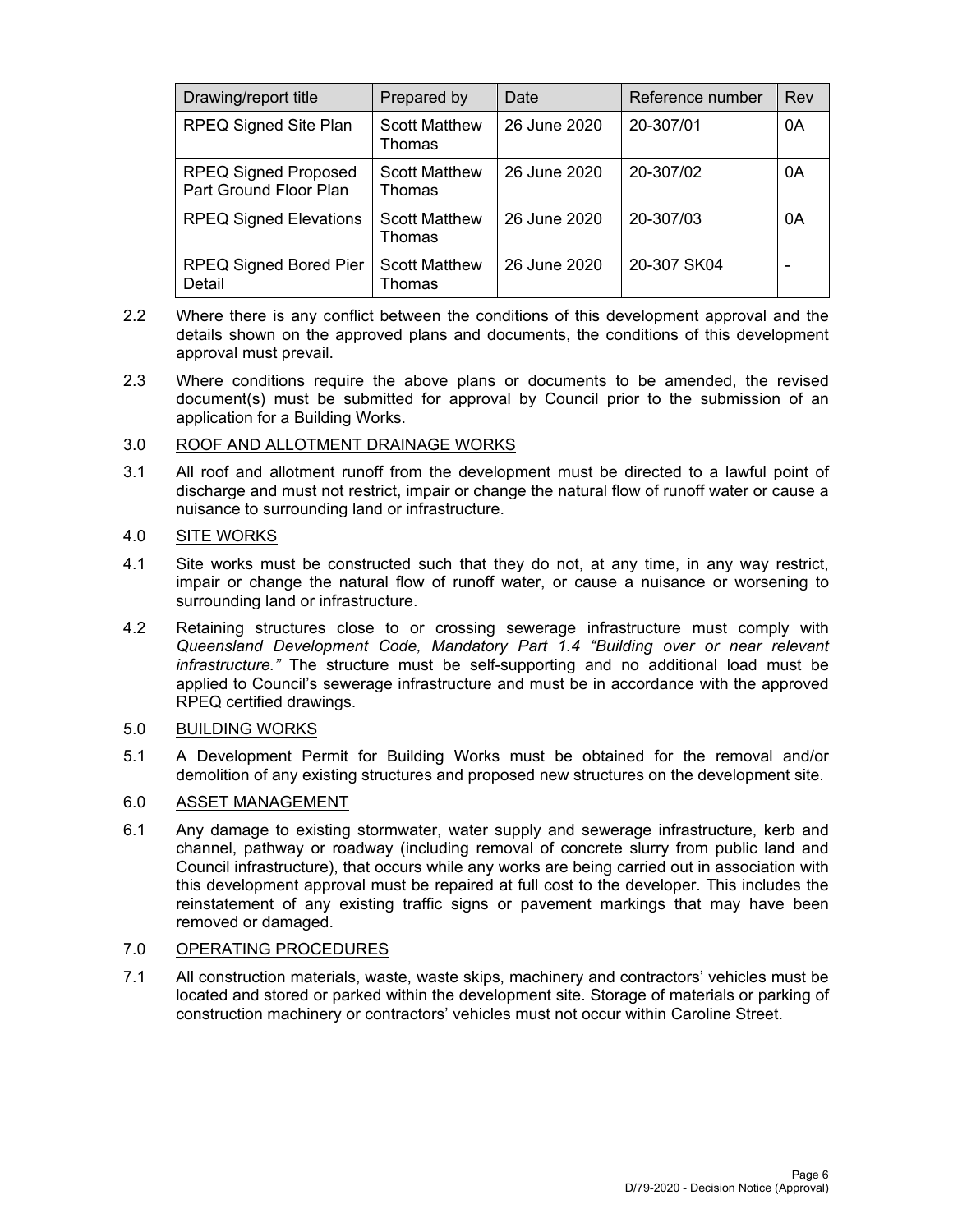#### ADVISORY NOTES

### NOTE 1. Aboriginal Cultural Heritage

It is advised that under section 23 of the *Aboriginal Cultural Heritage Act 2003*, a person who carries out an activity must take all reasonable and practicable measures to ensure the activity does not harm Aboriginal cultural heritage (the "cultural heritage duty of care"). Maximum penalties for breaching the duty of care are listed in the Aboriginal cultural heritage legislation. The information on Aboriginal cultural heritage is available on the Department of Aboriginal and Torres Strait Islander Partnerships website www.datsip.qld.gov.au.

#### NOTE 2. Asbestos Removal

Any demolition and/or removal works involving asbestos materials must be undertaken in accordance with the requirements of the *Work Health and Safety Act 2011* and *Public Health Act 2005*.

#### NOTE 3. General Safety Of Public During Construction

The *Work Health and Safety Act 2011* and *Manual of Uniform Traffic Control Devices* must be complied with in carrying out any construction works, and to ensure safe traffic control and safe public access in respect of works being constructed on a road.

#### NOTE 4. Works in Road Reserve Permit

It is advised that a Works in Road Reserve Permit (including a fee for the vehicle crossover and compliant with Standard *Capricorn Municipal Development Guidelines,* Standard Drawings) be obtained for the driveway component of the Development.

## NOTE 5. Infrastructure Charges Notice

Council has resolved not to issue an Infrastructure Charges Notice for this development because the new infrastructure charges arising from the development are less than or equal to the credits applicable for the new development.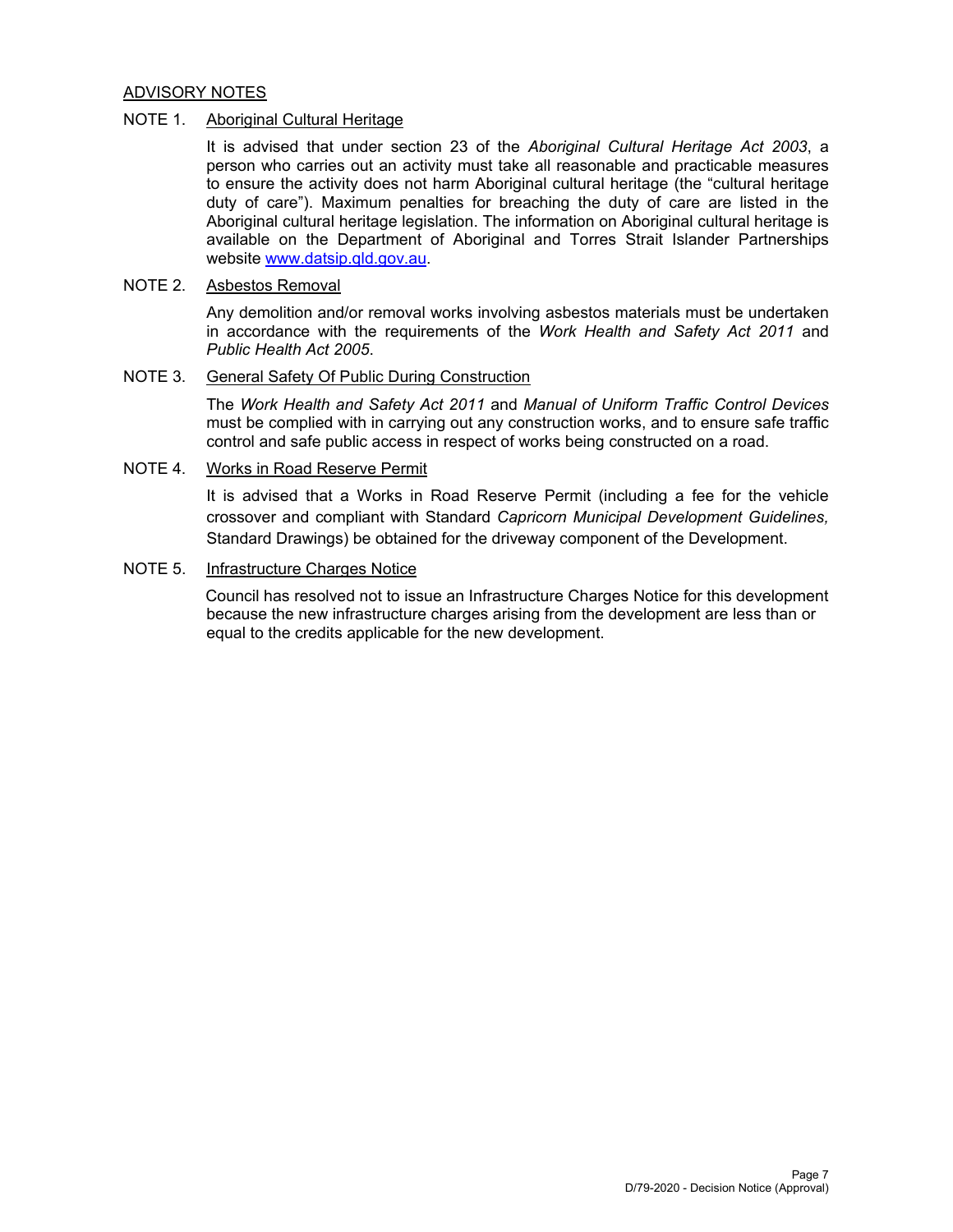

# **Attachment 2 - Appeal Rights**

*PLANNING ACT 2016*

The following is an extract from the *Planning Act 2016 (Chapter 6)*

#### *Appeal rights*

#### *229 Appeals to tribunal or P&E Court*

- (1) Schedule 1 states—
	- (a) matters that may be appealed to— (i) either a tribunal or the P&E Court; or (ii) only a tribunal; or (iii) only the P&E Court; and
	- (b) the person—
		- (i) who may appeal a matter (the **appellant**); and
		- (ii) who is a respondent in an appeal of the matter; and (iii) who is a co-respondent in an appeal of the matter; and
		- (iv) who may elect to be a co-respondent in an appeal of the matter.
- (2) An appellant may start an appeal within the appeal period.
- (3) The **appeal period** is—
	- (a) for an appeal by a building advisory agency—10 business days after a decision notice for the decision is given to the agency or
	- (b) for an appeal against a deemed refusal—at any time after the deemed refusal happens; or
	- (c) for an appeal against a decision of the Minister, under chapter 7, part 4, to register premises or to renew the registration of premises—20 business days after a notice is published under section 269(3)(a) or (4); or
	- (d) for an appeal against an infrastructure charges notice— 20 business days after the infrastructure charges notice is given to the person; or
	- (e) for an appeal about a deemed approval of a development application for which a decision notice has not been given—30 business days after the applicant gives the deemed approval notice to the assessment manager; or
	- (f) for any other appeal—20 business days after a notice of the decision for the matter, including an enforcement notice, is given to the person.

#### Note—

See the P&E Court Act for the court's power to extend the appeal period.

- (4) Each respondent and co-respondent for an appeal may be heard in the appeal.
- (5) If an appeal is only about a referral agency's response, the assessment manager may apply to the tribunal or P&E Court to withdraw from the appeal.
- (6) To remove any doubt, it is declared that an appeal against an infrastructure charges notice must not be about— (a) the adopted charge itself; or
	- (b) for a decision about an offset or refund—
		- (i) the establishment cost of trunk infrastructure identified in a LGIP; or
		- (ii) the cost of infrastructure decided using the method
	- included in the local government's charges resolution.

#### **230 Notice of appeal**

- (1) An appellant starts an appeal by lodging, with the registrar of the tribunal or P&E Court, a notice of appeal that— (a) is in the approved form; and
	- (b) succinctly states the grounds of the appeal.
- (2) The notice of appeal must be accompanied by the required fee.
- (3) The appellant or, for an appeal to a tribunal, the registrar must, within the service period, give a copy of the notice of appeal to—
- (a) the respondent for the appeal; and
- (b) each co-respondent for the appeal; and
- (c) for an appeal about a development application under schedule 1, table 1, item 1—each principal submitter for the development application; and
- (d) for an appeal about a change application under schedule 1, table 1, item 2—each principal submitter for the change application; and
- (e) each person who may elect to become a co-respondent for the appeal, other than an eligible submitter who is not a principal submitter in an appeal under paragraph (c) or (d); and
- (f) for an appeal to the P&E Court—the chief executive; and
- (g) for an appeal to a tribunal under another Act—any other person who the registrar considers appropriate.
- (4) The **service period** is—
	- (a) if a submitter or advice agency started the appeal in the P&E Court-2 business days after the appeal is started; or
	- (b) otherwise—10 business days after the appeal is started.
- (5) A notice of appeal given to a person who may elect to be a co-respondent must state the effect of subsection
- (6) A person elects to be a co-respondent by filing a notice of election, in the approved form, within 10 business days
	- after the notice of appeal is given to the person*.*
- **231 Other appeals**
- (1) Subject to this chapter, schedule 1 and the P&E Court Act, unless the Supreme Court decides a decision or other matter under this Act is affected by jurisdictional error, the decision or matter is non-appealable.
- (2) The Judicial Review Act 1991, part 5 applies to the decision or matter to the extent it is affected by jurisdictional error.
- (3) A person who, but for subsection (1) could have made an application under the Judicial Review Act 1991 in relation to the decision or matter, may apply under part 4 of that Act for a statement of reasons in relation to the decision or matter.
- (4) In this section— **decision** includes—
	- (a) conduct engaged in for the purpose of making a decision; and
	- (b) other conduct that relates to the making of a decision; and
	- (c) the making of a decision or the failure to make a decision; and
	- (d) a purported decision; and
	- (e) a deemed refusal.

**non-appealable**, for a decision or matter, means the decision or matter—

- (a) is final and conclusive; and
- (b) may not be challenged, appealed against, reviewed, quashed, set aside or called into question in any other way under the Judicial Review Act 1991 or otherwise, whether by the Supreme Court, another court, a tribunal or another entity; and
- (c) is not subject to any declaratory, injunctive or other order of the Supreme Court, another court, a tribunal or another entity on any ground.

#### **232 Rules of the P&E Court**

- (1) A person who is appealing to the P&E Court must comply with the rules of the court that apply to the appeal.
- (2) However, the P&E Court may hear and decide an appeal even if the person has not complied with rules of the P&E Court.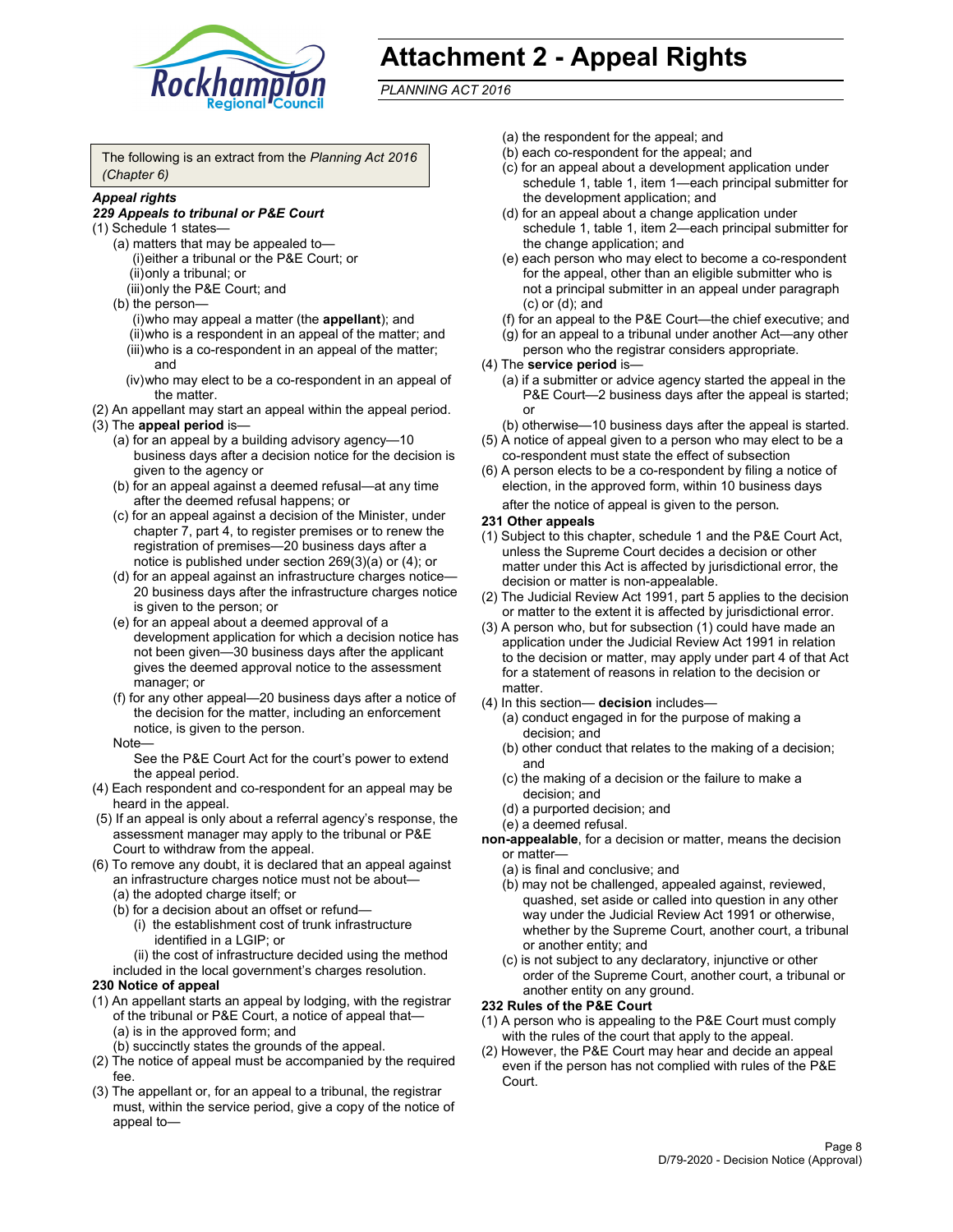

# **Appeal Rights**

*PLANNING ACT 2016*

# **Schedule 1**

# **Appeals section 229**

- **1 Appeal rights and parties to appeals**
- (1) Table 1 states the matters that may be appealed to—(a) the P&E court; or (b) a tribunal.
- (2) However, table 1 applies to a tribunal only if the matter involves—
	- (a) the refusal, or deemed refusal of a development application, for—
	- (i) a material change of use for a classified building; or
	- (ii) operational work associated with building work, a retaining wall, or a tennis court; or
	- (b) a provision of a development approval for—
	- (i) a material change of use for a classified building; or
- (ii) operational work associated with building work, a retaining wall, or a tennis court; or
	- (c) if a development permit was applied for—the decision to give a preliminary approval for— (i) a material change of use for a classified building; or
		- (ii) operational work associated with building work, a retaining wall, or a tennis court; or
	- (d) a development condition if—
		- (i) the development approval is only for a material change of use that involves the use of a building classified under the Building Code as a class 2 building; and
		- (ii) the building is, or is proposed to be, not more than 3 storeys; and
		- (iii) the proposed development is for not more than 60 sole-occupancy units; or
	- (e) a decision for, or a deemed refusal of, an extension application for a development approval that is only for a material change of use of a classified building; or
	- (f) a decision for, or a deemed refusal of, a change application for a development approval that is only for a material change of use of a classified building; or
	- (g) a matter under this Act, to the extent the matter relates to—
		- (i) the Building Act, other than a matter under that Act that may or must be decided by the Queensland Building and Construction Commission; or
		- (ii) the Plumbing and Drainage Act, part 4 or 5; or
	- (h) a decision to give an enforcement notice in relation to a matter under paragraphs (a) to (g); or
	- (i) a decision to give an infrastructure charges notice; or
	- (j) the refusal, or deemed refusal, of a conversion application; or
	- (k) a matter that, under another Act, may be appealed to the tribunal; or
	- (l) a matter prescribed by regulation.
- (3) Also, table 1 does not apply to a tribunal if the matter
	- involves—
		- (a) for a matter in subsection  $(2)(a)$  to  $(d)$ 
			- (i) a development approval for which the development application required impact assessment; and
			- (ii) a development approval in relation to which the assessment manager received a properly made submission for the development application; or
	- (b) a provision of a development approval about the identification or inclusion, under a variation approval, of a matter for the development.
- (4) Table 2 states the matters that may be appealed only to the P&E Court.
- (5) Table 3 states the matters that may be appealed only to the tribunal.
- (6) In each table—
	- (a) column 1 states the appellant in the appeal; and
	- (b) column 2 states the respondent in the appeal; and
	- (c) column 3 states the co-respondent (if any) in the appeal; and
	- (d) column 4 states the co-respondents by election (if any) in the appeal.
- (7) If the chief executive receives a notice of appeal under section 230(3)(f), the chief executive may elect to be a corespondent in the appeal.

| Table 1<br>Appeals to the P&E Court and, for certain matters, to a tribunal                                                                                                                                                                                                                                                                    |                                  |                                         |                                                       |  |  |
|------------------------------------------------------------------------------------------------------------------------------------------------------------------------------------------------------------------------------------------------------------------------------------------------------------------------------------------------|----------------------------------|-----------------------------------------|-------------------------------------------------------|--|--|
| 1. Development applications<br>An appeal may be made against-<br>(a) the refusal of all or part of the development application; or<br>(b) the deemed refusal of the development application; or<br>(c) a provision of the development approval; or<br>(d) if a development permit was applied for—the decision to give a preliminary approval. |                                  |                                         |                                                       |  |  |
| Column 1                                                                                                                                                                                                                                                                                                                                       | Column 3<br>Column 4<br>Column 2 |                                         |                                                       |  |  |
| Appellant                                                                                                                                                                                                                                                                                                                                      | Respondent                       | Co-respondent                           | Co-respondent by election                             |  |  |
| $(if$ any)<br>$($ if any $)$                                                                                                                                                                                                                                                                                                                   |                                  |                                         |                                                       |  |  |
| The applicant                                                                                                                                                                                                                                                                                                                                  | The assessment<br>manager        | If the appeal is about<br>a concurrence | 1 A concurrence agency that is<br>not a co-respondent |  |  |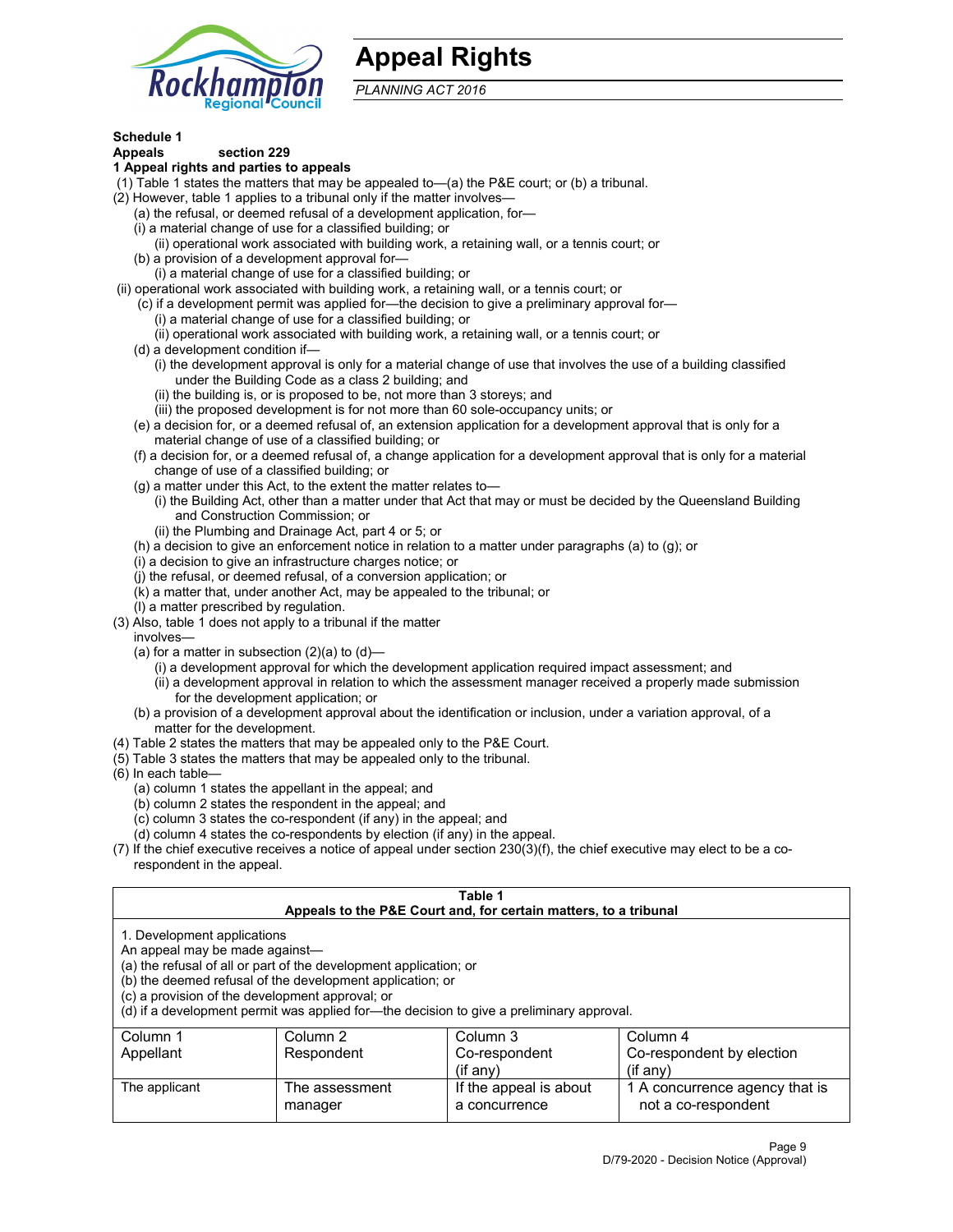| Table 1<br>Appeals to the P&E Court and, for certain matters, to a tribunal                                                                                                                        |                                     |                                                                 |                                                                                                                                                                                                                                                                                                                                                 |  |
|----------------------------------------------------------------------------------------------------------------------------------------------------------------------------------------------------|-------------------------------------|-----------------------------------------------------------------|-------------------------------------------------------------------------------------------------------------------------------------------------------------------------------------------------------------------------------------------------------------------------------------------------------------------------------------------------|--|
| 2. Change applications<br>An appeal may be made against-                                                                                                                                           |                                     | agency's referral<br>response-the<br>concurrence agency         | 2 If a chosen Assessment<br>manager is the respondent-<br>the prescribed assessment<br>manager<br>3 Any eligible advice agency for<br>the application<br>4 Any eligible submitter for the<br>application<br>(a) a responsible entity's decision for a change application, other than a decision made by the P&E court; or                       |  |
| (b) a deemed refusal of a change application.<br>Column 1<br>Appellant                                                                                                                             | Column $\overline{2}$<br>Respondent | Column 3<br>Co-respondent<br>(if any)                           | Column 4<br>Co-respondent by election<br>(if any)                                                                                                                                                                                                                                                                                               |  |
| 1 The applicant<br>2 If the responsible<br>entity is the<br>assessment<br>manager-an<br>affected entity that<br>gave a pre-request<br>notice or response<br>notice                                 | The responsible<br>entity           | If an affected entity<br>starts the appeal-the<br>applicant     | 1 A concurrence agency for the<br>development application<br>2 If a chosen assessment<br>manager is the respondent-<br>the prescribed assessment<br>manager<br>3 A private certifier for the<br>development application<br>4 Any eligible advice agency for<br>the change application<br>5 Any eligible submitter for the<br>change application |  |
| 3. Extension applications<br>An appeal may be made against-<br>(a) the assessment manager's decision about an extension application; or<br>(b) a deemed refusal of an extension application.       |                                     |                                                                 |                                                                                                                                                                                                                                                                                                                                                 |  |
| Column 1<br>Appellant                                                                                                                                                                              | Column <sub>2</sub><br>Respondent   | Column 3<br>Co-respondent<br>(if any)                           | Column 4<br>Co-respondent by election<br>(if any)                                                                                                                                                                                                                                                                                               |  |
| 1 The applicant<br>1<br>For a matter other<br>than a deemed<br>refusal of an<br>extension<br>application $-$ a<br>concurrence<br>agency, other than<br>the chief executive,<br>for the application | The assessment<br>manager           | If a concurrence<br>agency starts the<br>appeal - the applicant | If a chosen assessment<br>manager is the respondent - the<br>prescribed assessment manager                                                                                                                                                                                                                                                      |  |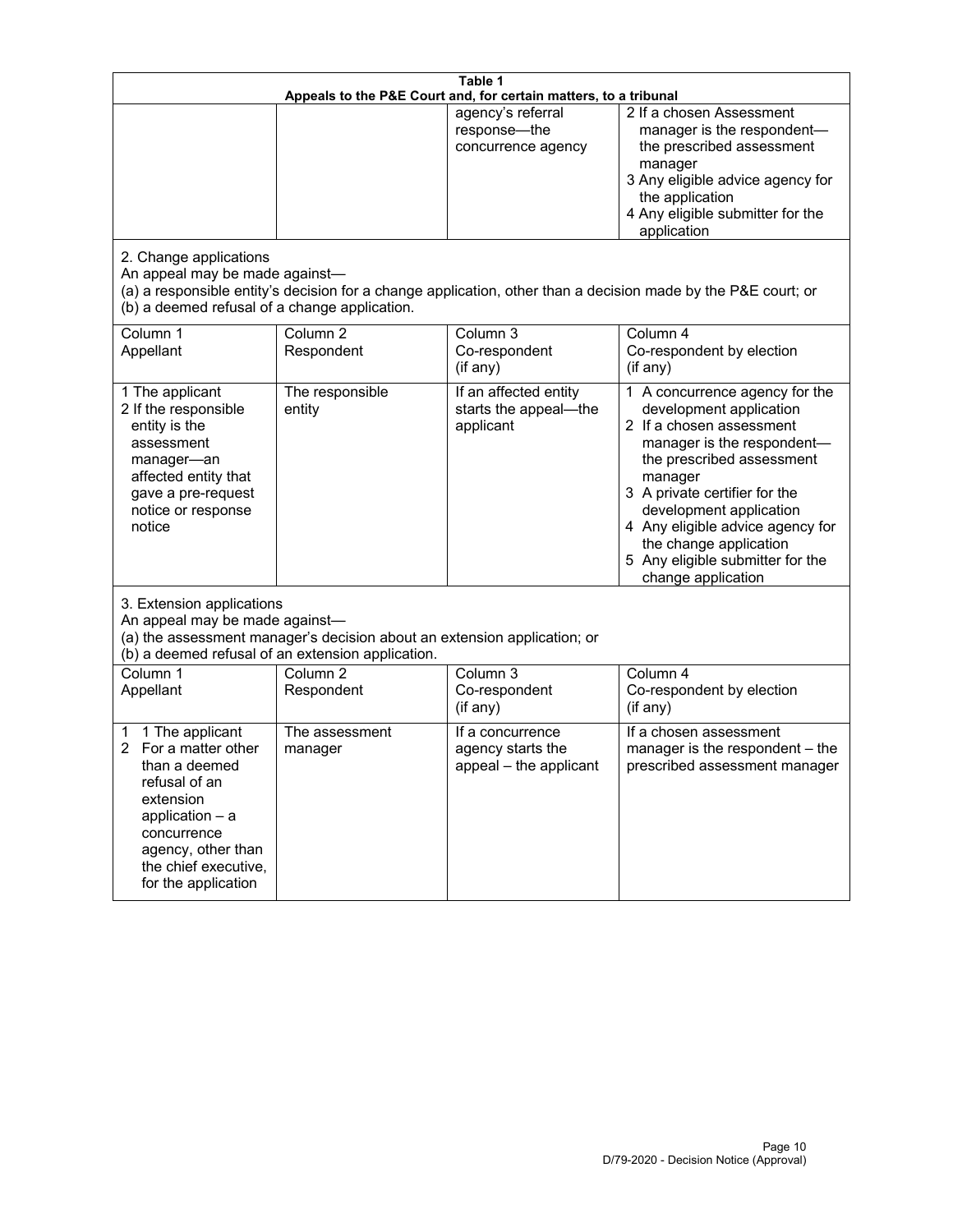#### **Table 1 Appeals to the P&E Court and, for certain matters, to a tribunal**

4. Infrastructure charges notices

An appeal may be made against an infrastructure charges notice on 1 or more of the following grounds

- a) The notice involved an error relating to
	- (i) The application of the relevant adopted charge; or

Examples of errors in applying an adopted charge –

- The incorrect application of gross floor area for a non-residential development
- Applying an incorrect 'use category', under a regulation, to the development
- (i) The working out of extra demands, for section 120; or
- (ii) An offset or refund; or
- b) The was no decision about an offset or refund; or
- c) If the infrastructure charges notice states a refund will be given the timing for giving the refund; or
- d) The amount of the charge is so unreasonable that no reasonable relevant local government could have imposed the amount.

| Column 1<br>Appellant                                    | Column 2<br>Respondent                                                    | Column 3<br>Co-respondent<br>(i f any) | Column 4<br>Co-respondent by election<br>(i f any) |
|----------------------------------------------------------|---------------------------------------------------------------------------|----------------------------------------|----------------------------------------------------|
| The person given the<br>Infrastructure charges<br>notice | The local government<br>that gave the<br>infrastructure charges<br>notice |                                        |                                                    |

5. Conversion applications

An appeal may be made against—

(a) the refusal of a conversion application; or

(b) a deemed refusal of a conversion application.

| Column 1      | Column 2                | Column 3       | Column 4                  |
|---------------|-------------------------|----------------|---------------------------|
| Appellant     | Respondent              | Co-respondent  | Co-respondent by election |
|               |                         | $($ if any $)$ | $(if$ any)                |
|               |                         |                |                           |
| The applicant | The local government    |                |                           |
|               | to which the conversion |                |                           |
|               | application was made    |                |                           |

6. Enforcement notices

An appeal may be made against the decision to give an enforcement notice.

| Column 1<br>Appellant                      | Column 2<br>Respondent       | Column 3<br>Co-respondent<br>$($ if any $)$ | Column 4<br>Co-respondent by election<br>$($ if any $)$                                                                                                                    |
|--------------------------------------------|------------------------------|---------------------------------------------|----------------------------------------------------------------------------------------------------------------------------------------------------------------------------|
| The person given the<br>enforcement notice | The enforcement<br>authority |                                             | If the enforcement authority is<br>not the local government for<br>the premises in relation to which<br>the offence is alleged to have<br>happened-the local<br>government |

#### **Table 2 Appeals to the P&E Court only**

1. Appeals from tribunal

An appeal may be made against a decision of a tribunal, other than a decision under

section 252, on the ground of—

(a) an error or mistake in law on the part of the tribunal; or

(b) jurisdictional error.

| Column 1<br>Appellant                             | Column 2<br>Respondent                                    | Column 3<br>Co-respondent<br>$(if$ any) | Column 4<br>Co-respondent by election<br>$(if$ any) |
|---------------------------------------------------|-----------------------------------------------------------|-----------------------------------------|-----------------------------------------------------|
| A party to the<br>proceedings for the<br>decision | The other party to the<br>proceedings for the<br>decision | $\overline{\phantom{a}}$                |                                                     |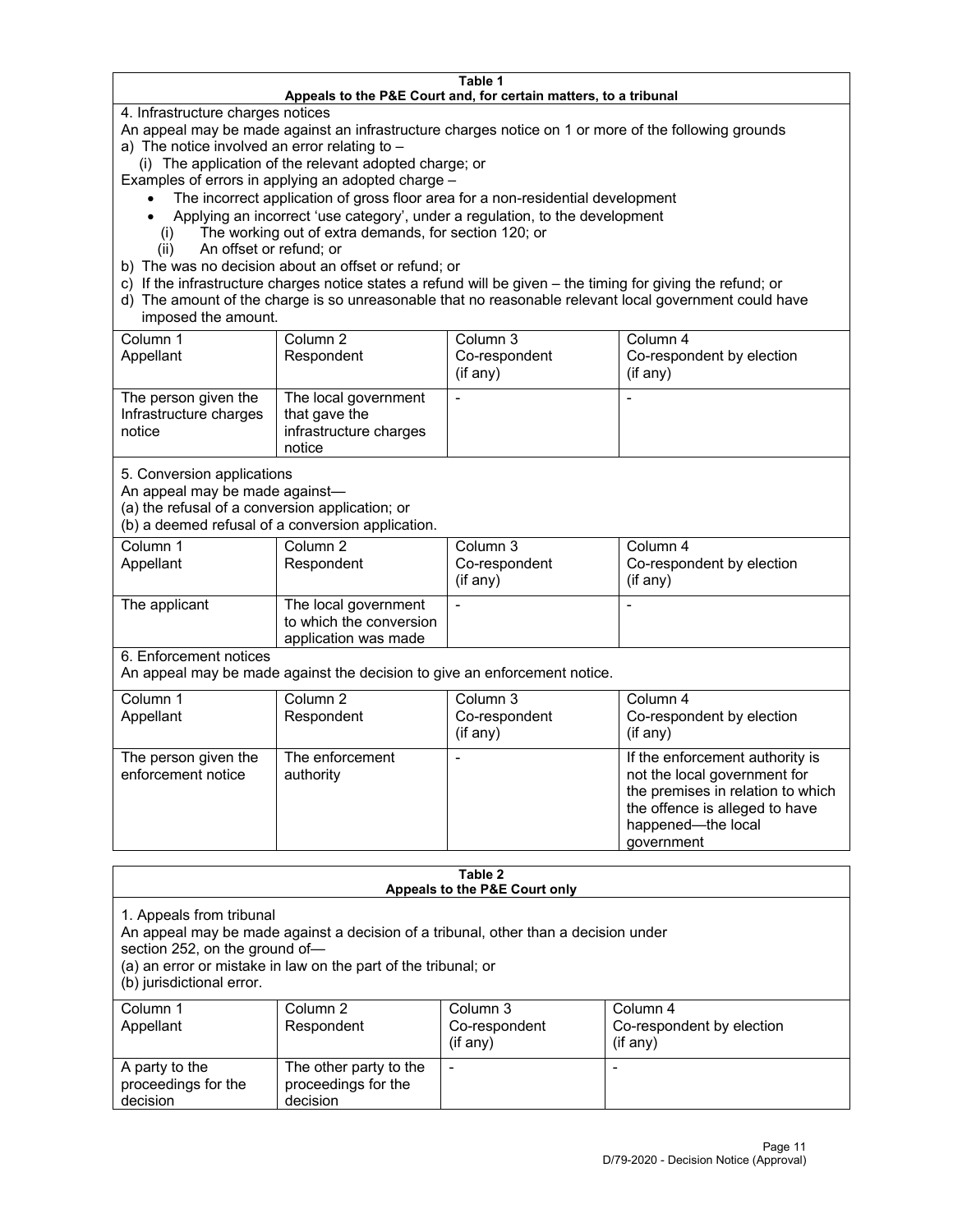#### **Table 2 Appeals to the P&E Court only**

2. Eligible submitter appeals

An appeal may be made against the decision to give a development approval, or an approval for a change application, to the extent that the decision relates to—

(a) any part of the development application for the development approval that required impact assessment; or (b) a variation request.

| Column 1<br>Appellant                                                                                                                                                                        | Column 2<br>Respondent                                                                                                     | Column 3<br>Co-respondent<br>$(i$ f any $)$                                                                             | Column 4<br>Co-respondent by election<br>$($ if any $)$ |
|----------------------------------------------------------------------------------------------------------------------------------------------------------------------------------------------|----------------------------------------------------------------------------------------------------------------------------|-------------------------------------------------------------------------------------------------------------------------|---------------------------------------------------------|
| 1 For a development<br>application-an<br>eligible submitter for<br>the development<br>application<br>2 For a change<br>application-an<br>eligible submitter for<br>the change<br>application | 1 For a development<br>application-the<br>assessment<br>manager<br>2 For a change<br>application-the<br>responsible entity | 1 The applicant<br>2 If the appeal is<br>about a concurrence<br>agency's referral<br>response—the<br>concurrence agency | Another eligible<br>submitter for the<br>application    |

3. Eligible submitter and eligible advice agency appeals

An appeal may be made against a provision of a development approval, or failure to

include a provision in the development approval, to the extent the matter relates to—

(a) any part of the development application or the change application, for the development approval, that required impact assessment; or

(b) a variation request.

| Column 1<br>Appellant                                                                                                                                                                                                                                                                         | Column <sub>2</sub><br>Respondent                                                                                          | Column 3<br>Co-respondent<br>(if any)                                                                                     | Column 4<br>Co-respondent by election<br>(if any) |  |
|-----------------------------------------------------------------------------------------------------------------------------------------------------------------------------------------------------------------------------------------------------------------------------------------------|----------------------------------------------------------------------------------------------------------------------------|---------------------------------------------------------------------------------------------------------------------------|---------------------------------------------------|--|
| 1 For a development<br>application-an<br>eligible submitter for<br>the development<br>application<br>2 For a change<br>application-an<br>eligible submitter for<br>the change<br>application<br>3 An eligible advice<br>agency for the<br>development<br>application or<br>change application | 1 For a development<br>application-the<br>assessment<br>manager<br>2 For a change<br>application-the<br>responsible entity | 1 The applicant<br>2 If the appeal is<br>about a concurrence<br>agency's referral<br>response---the<br>concurrence agency | Another eligible submitter for the<br>application |  |
| 4. Compensation claims<br>An appeal may be made against-<br>(a) a decision under section 32 about a compensation claim; or<br>(b) a decision under section 265 about a claim for compensation; or<br>(c) a deemed refusal of a claim under paragraph (a) or (b).                              |                                                                                                                            |                                                                                                                           |                                                   |  |
| Column <sub>1</sub><br>Appellant                                                                                                                                                                                                                                                              | Column <sub>2</sub><br>Respondent                                                                                          | Column 3<br>Co-respondent<br>(if any)                                                                                     | Column 4<br>Co-respondent by election<br>(if any) |  |
| A person dissatisfied<br>with the decision                                                                                                                                                                                                                                                    | The local<br>government to which<br>the claim was made                                                                     |                                                                                                                           |                                                   |  |
| 5. Registered premises                                                                                                                                                                                                                                                                        |                                                                                                                            |                                                                                                                           |                                                   |  |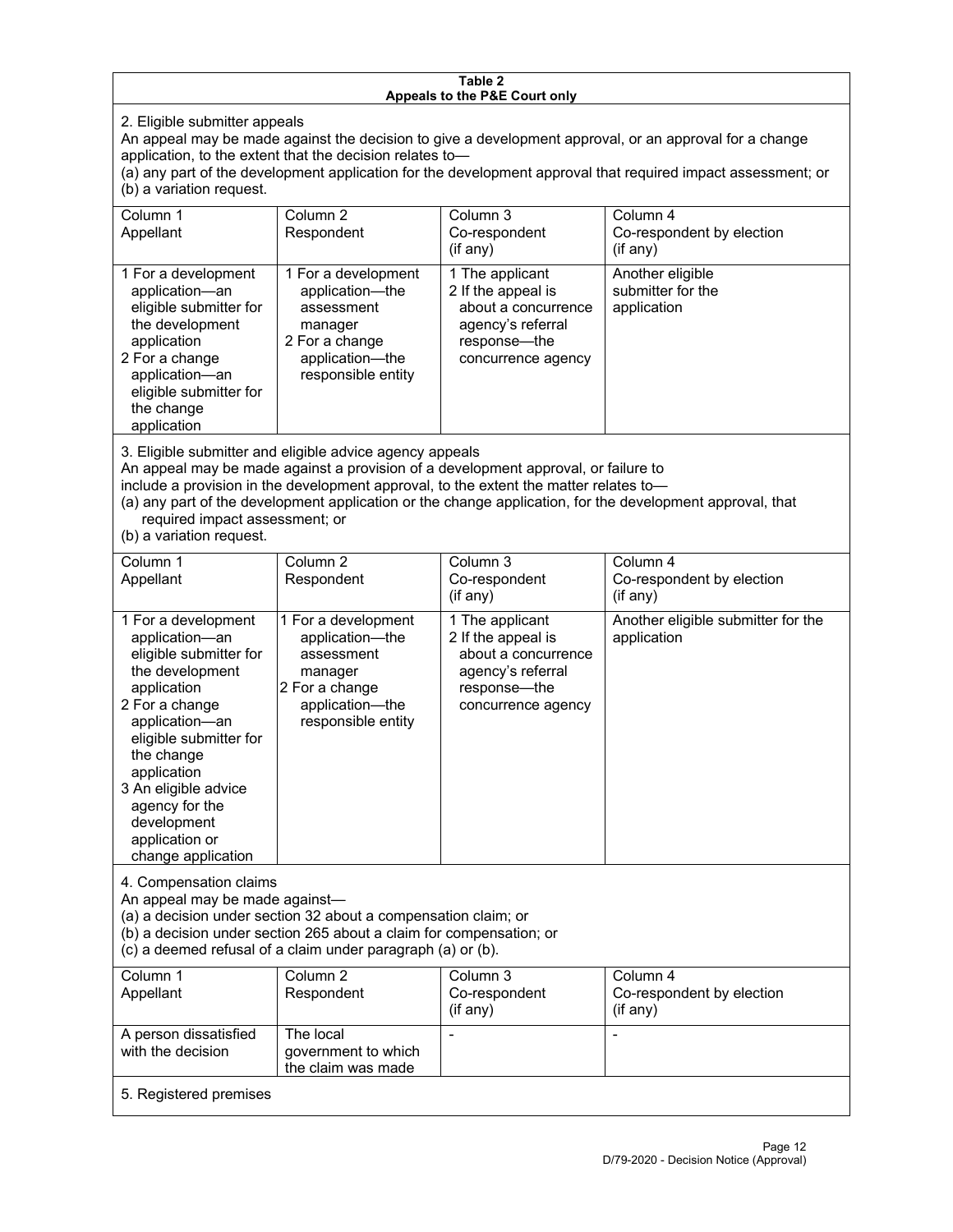| Table 2<br>Appeals to the P&E Court only                                                                                                                                                                                                                                                                             |                                   |                                                  |                                                                                                                                                                             |  |
|----------------------------------------------------------------------------------------------------------------------------------------------------------------------------------------------------------------------------------------------------------------------------------------------------------------------|-----------------------------------|--------------------------------------------------|-----------------------------------------------------------------------------------------------------------------------------------------------------------------------------|--|
| An appeal may be made against a decision of the Minister under chapter 7, part 4.                                                                                                                                                                                                                                    |                                   |                                                  |                                                                                                                                                                             |  |
| Column 1<br>Appellant                                                                                                                                                                                                                                                                                                | Column <sub>2</sub><br>Respondent | Column <sub>3</sub><br>Co-respondent<br>(if any) | Column 4<br>Co-respondent by election<br>(if any)                                                                                                                           |  |
| 1 A person given a<br>decision notice about<br>the decision<br>2 If the decision is to<br>register premises or<br>renew the<br>registration of<br>premises-an owner<br>or occupier of<br>premises in the<br>affected area for the<br>registered premises<br>who is dissatisfied<br>with the decision                 | The Minister                      | Ĭ.                                               | If an owner or occupier starts the<br>appeal - the owner of the<br>registered premises                                                                                      |  |
| 6. Local laws<br>An appeal may be made against a decision of a local government, or conditions applied,<br>under a local law about-<br>(a) the use of premises, other than a use that is the natural and ordinary consequence of prohibited<br>development; or<br>(b) the erection of a building or other structure. |                                   |                                                  |                                                                                                                                                                             |  |
| Column 1<br>Appellant                                                                                                                                                                                                                                                                                                | Column <sub>2</sub><br>Respondent | Column 3<br>Co-respondent<br>(if any)            | Column 4<br>Co-respondent by election<br>(if any)                                                                                                                           |  |
| A person who-<br>(a) applied for the<br>decision; and<br>(b) is dissatisfied with<br>the decision or<br>conditions.                                                                                                                                                                                                  | The local government              | L,                                               | $\overline{a}$                                                                                                                                                              |  |
|                                                                                                                                                                                                                                                                                                                      |                                   | Table 3<br>Appeals to the tribunal only          |                                                                                                                                                                             |  |
| 1. Building advisory agency appeals<br>An appeal may be made against giving a development approval for building work to the extent the building<br>work required code assessment against the building assessment provisions.                                                                                         |                                   |                                                  |                                                                                                                                                                             |  |
| Column 1<br>Appellant                                                                                                                                                                                                                                                                                                | Column <sub>2</sub><br>Respondent | Column 3<br>Co-respondent<br>(if any)            | Column 4<br>Co-respondent by election<br>(if any)                                                                                                                           |  |
| A building advisory<br>agency for the<br>development application<br>related to the approval                                                                                                                                                                                                                          | The assessment<br>manager         | The applicant                                    | 1 A concurrence agency for the<br>development application<br>related to the approval<br>2 A private certifier for the<br>development application<br>related to the approval |  |
| 3. Certain decisions under the Building Act and the Plumbing and Drainage Act<br>An appeal may be made against a decision under-<br>(a) the Building Act, other than a decision made by the Queensland Building and Construction Commission; or<br>(b) the Plumbing and Drainage Act, part 4 or 5.                   |                                   |                                                  |                                                                                                                                                                             |  |
| Column 1<br>Appellant                                                                                                                                                                                                                                                                                                | Column <sub>2</sub><br>Respondent | Column 3<br>Co-respondent<br>(if any)            | Column 4<br>Co-respondent by election<br>(if any)                                                                                                                           |  |